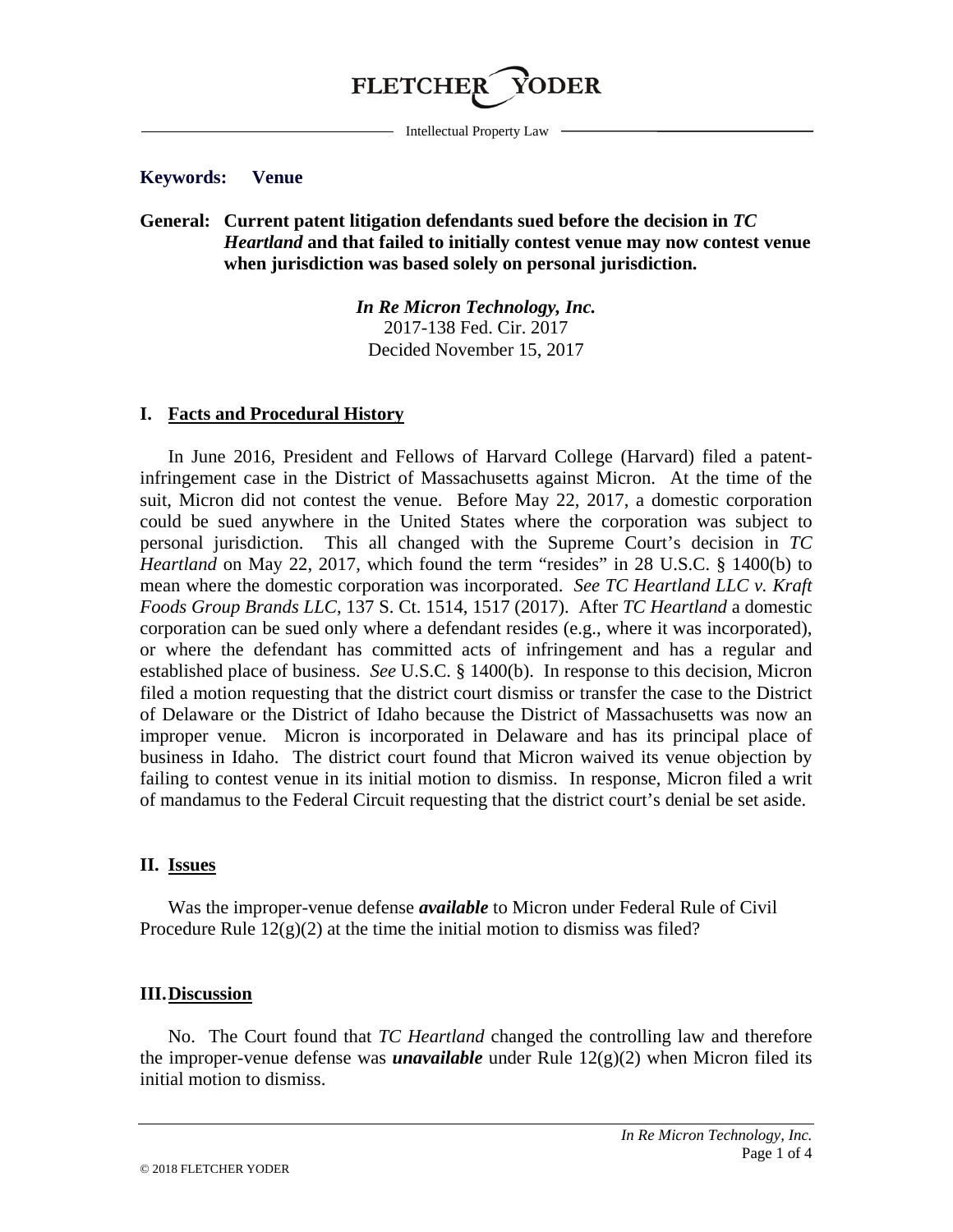Section 1406(a) of Title 28 of the United States Code states that "[t]he district court of a district in which is filed a case laying venue in the wrong division or district shall dismiss, or if it be in the interest of justice, transfer such case to any district or division in which it could have been brought." A defendant that objects to venue may file a motion to dismiss for improper venue under Federal Rule of Civil Procedure Rule 12(b)(3). However, the ability to file this motion is subject to Rule  $12(h)(1)$  which states:

When Some [Defenses] Are Waived. A party waives any defense listed in Rule  $12(b)(2)-(5)$  by:

(A) omitting it from a motion in the circumstances described in Rule  $12(g)(2)$ ; or

(B) failing to either:

(i) make it by motion under this rule; or

(ii) include it in a responsive pleading or in an amendment allowed by Rule  $15(a)(1)$  as a matter of course.

Rule  $12(g)(2)$  goes on to explain that "a party that makes a motion under this rule must not make another motion under this rule raising a defense or objection that was *available* to the party but omitted from its earlier motion." The Court found that the crucial condition for Rule 12(g)(2) is that the defense had to be *available*.

The Court found that until the Supreme Court decided *TC Heartland* it would have been improper for district courts to transfer venue in a patent infringement case when the district court had personal jurisdiction over the defendant. At the time Micron filed its initial motion to dismiss, the district court was bound by the Federal Circuit's opinion in *VE Holding Corp. v. Johnson Gas Appliance Co.,* 917 F.2d 1571 (Fed.Cir. 1990), which found that Congress's amendment to 28 U.S.C. § 1391(c) created a personal jurisdiction definition of "resides" that applied to corporate patent litigants under 28 U.S.C. 1400(b). In other words, at the time of the suit between Harvard and Micron, the District of Massachusetts was a proper venue because the district court had personal jurisdiction over Micron.

Accordingly, because the District of Massachusetts was bound to follow the precedent in *VE Holdings* the defense of improper venue under Rule 12(b)(3) was not available to Micron. This barred the district court from adopting venue objections where personal jurisdiction existed, even if Micron had made the objection. Micron's ability to contest venue was therefore not *available* under the Federal Rule of Civil Procedure Rule  $12(g)(2)$  and the district court should have considered Micron's motion to dismiss.

However, the Court found that the district court could still find that Micron forfeited the venue objection for other reasons including Rule 1's command of a just, speedy, and inexpensive resolution of disputes.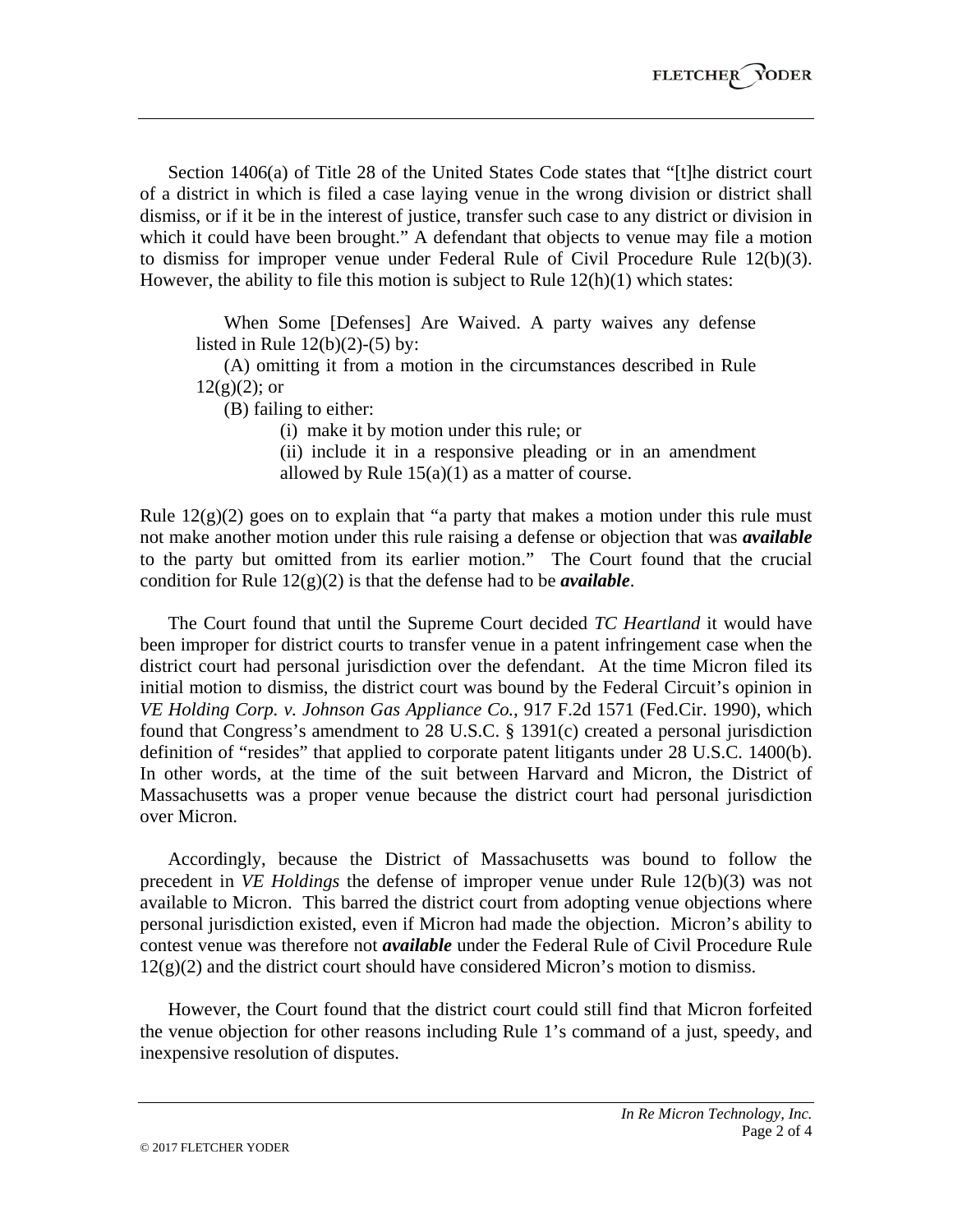# **IV.Conclusion**

The Federal Circuit appears to be telling district courts to transfer patent litigation suits that are just starting if there is improper venue in light of *TC Heartland*, but to keep them if it would result in significant delays and cost.

# **V. Relevant Materials**

28 U.S.C. § 1391 – Venue generally

**(a)APPLICABILITY OF SECTION.—***Except as otherwise provided by law*—

**(1)** this section shall govern the venue of all civil actions brought in district courts of the United States; and

**(2)** the proper venue for a civil action shall be determined without regard to whether the action is local or transitory in nature.

**(b)VENUE IN GENERAL.—**A civil action may be brought in—

**(1)** a judicial district in which any defendant resides, if all defendants are residents of the State in which the district is located;

**(2)** a judicial district in which a substantial part of the events or omissions giving rise to the claim occurred, or a substantial part of property that is the subject of the action is situated; or

**(3)** if there is no district in which an action may otherwise be brought as provided in this section, any judicial district in which any defendant is subject to the court's personal jurisdiction with respect to such action.

## **(c)RESIDENCY.—***For all venue purposes*—

**(1)** a natural person, including an alien lawfully admitted for permanent residence in the United States, shall be deemed to reside in the judicial district in which that person is domiciled;

**(2)** an entity with the capacity to sue and be sued in its common name under applicable law, whether or not incorporated, shall be deemed to reside, if a defendant, in any judicial district in which such defendant is subject to the court's personal jurisdiction with respect to the civil action in question and, if a plaintiff, only in the judicial district in which it maintains its principal place of business; and

**(3)** a defendant not resident in the United States may be sued in any judicial district, and the joinder of such a defendant shall be disregarded in determining where the action may be brought with respect to other defendants.

## **(d)RESIDENCY OF CORPORATIONS IN STATES WITH MULTIPLE DISTRICTS.—**